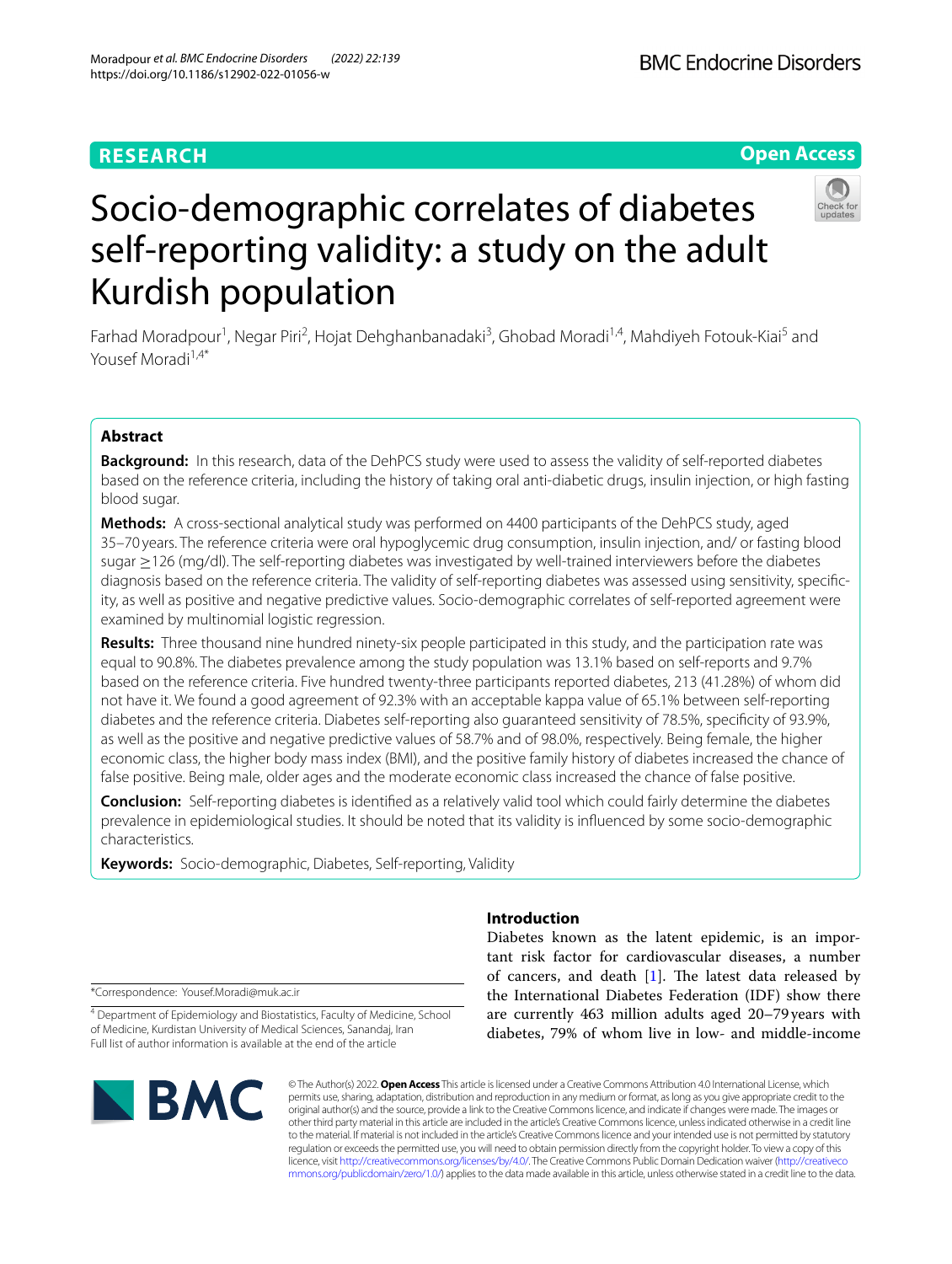countries [\[2](#page-8-1)]. According to the World Health Organization (WHO) in 2016, the overall prevalence of diabetes in Iran was 10.3, and 2% of the leading causes of death was due to it in 2012 [\[3](#page-8-2)]. The recent national study in Iran estimated the prevalence of diabetes mellitus (DM) in the range of 8.3 to 20.8% in diferent provinces [[4\]](#page-8-3).

There are several ways to evaluate diabetes, of which self-reporting by people is one of the easiest [[5\]](#page-8-4). In fact, health assessment through self-reporting in large population-based studies can be an alternative to more complex processes and higher-cost methods for data collection [[5\]](#page-8-4). This has led to self-reporting being used as a valid method to determine the status of diabetes in many different countries such as Japan  $[1, 6]$  $[1, 6]$  $[1, 6]$  $[1, 6]$ , China  $[5]$  $[5]$ , the USA [[7,](#page-8-6) [8\]](#page-8-7), and Spain [[9\]](#page-8-8). However, self-reporting may be biased so that respondents may classify themselves as ill when they are not (false positive) or do not report illness if they really are (false negative) [[6\]](#page-8-5).

The criterion for diagnosing diabetes is a blood sugar test or a history of using drugs reducing blood sugar. Studies, based on self-reported data provide valuable information at a lower cost, but there is still no general agreement on the reliability of such data in diferent cultures [[10\]](#page-8-9). Diferent studies have found inconsistencies between the results of subjective assessment and standard diagnoses of diabetes [[11](#page-8-10), [12](#page-8-11)]. So, the accuracy and validity of diabetes estimates could be afected by self-reporting because just about half of the people with diabetes are aware of their condition [\[2,](#page-8-1) [4\]](#page-8-3) and only oneffth of these people have controlled their diabetes [\[13](#page-8-12)]. In fact, the reliability and validity of self-reporting can be related to the various socio-demographic factors, and the type of chronic diseases [\[10\]](#page-8-9). Individuals may not be able to diagnose their condition because they have provided incorrect information to physicians, or have forgotten or misinterpreted medical advice, or have received incorrect information from specialists [[5](#page-8-4)].

There are about 40 million Kurds in the world, living in four different countries. The socio-cultural characteristics, lifestyles, eating habits, and patterns of chronic diseases of the Kurdish people difer from those of their compatriots who are not Kurds. Kurdistan is a deprived and underserved area of Iran. The Kurdish residents have remained relatively less benefted of healthcare infrastructures even after the implementation of the National Transformation Plan. This situation could affect the diagnosis and self-reporting of diabetes. So, the prevalence of type 2 diabetes in the Kurdish population is lower than that of other Iranian ethnic groups [\[4](#page-8-3)].

Identifying socio-demographic factors infuencing validity of self-reporting diabetes can be serious for planning public health policies in more vulnerable groups. In fact, it is important both to interpret existing data and to plan future research on the diagnosis of diabetes and its consequences. Understanding the causes of inconsistencies between self-reporting diabetes and the standard criteria is a substantial basis for determining the most appropriate approach in future research programs. To this end, we used data from the Dehgolan Prospective Cohort Study (DehPCS) to assess the validity of selfreported diabetes based on the reference criteria, including the history of taking oral anti-diabetic drugs, insulin injection, or high fasting blood sugar (FBS).

## **Materials and methods**

## **Study population**

The present study was a cross-sectional analytical one which used enrollment phase data of the DehPCS. DehPCS is one of 18 prospective epidemiological cohort studies in Iran (PERSIAN), which is being performed on the population of 35–70years old, permanent residents of Dehgolan with the aim of assessing the risk factors of common non-communicable diseases in the region. All PERSIAN sites use the same protocol to conduct the study. The questionnaires used in this study have different sections including general factors (demographic, and socioeconomic characteristics, lifestyles, environmental exposure, occupational exposure, physical activities, and personal habits), medical factors (the medical history, clinical symptoms, family health history, drug use, reproductive history, oral health, general health, anthropometry, physical exams, blood and urine analysis) and nutritional factors (the food frequency, eating habits, and supplementation). Sampling was done by a simple cluster sampling method, and 4400 eligible people were invited to participate in the study, whose participation rate was 90.8%. Out of a total of 3996 participants, 3976 had adequate information about diabetes self-reporting, blood samples, and taking medication or insulin injection, who were considered for further assessment. The design and rationale for conducting the study were previously published [\[14](#page-8-13), [15\]](#page-8-14).

## **Data collection and measurements**

In the frst step, participants were invited to the study site to sign the informed consent form. Then, to collect information, they were enrolled in the online software and received a unique code. All data were collected by expert interviewers who had completed the necessary training courses according to the executive protocol. For paraclinical tests, biological samples (blood and urine) were frst collected on an empty stomach. We measured the weight using the Seka scale and the height using the Seka stadiometer to the nearest 0.1 cm. The body mass index (BMI) was calculated as weight in kilograms divided by height in square meters. Blood pressure was measured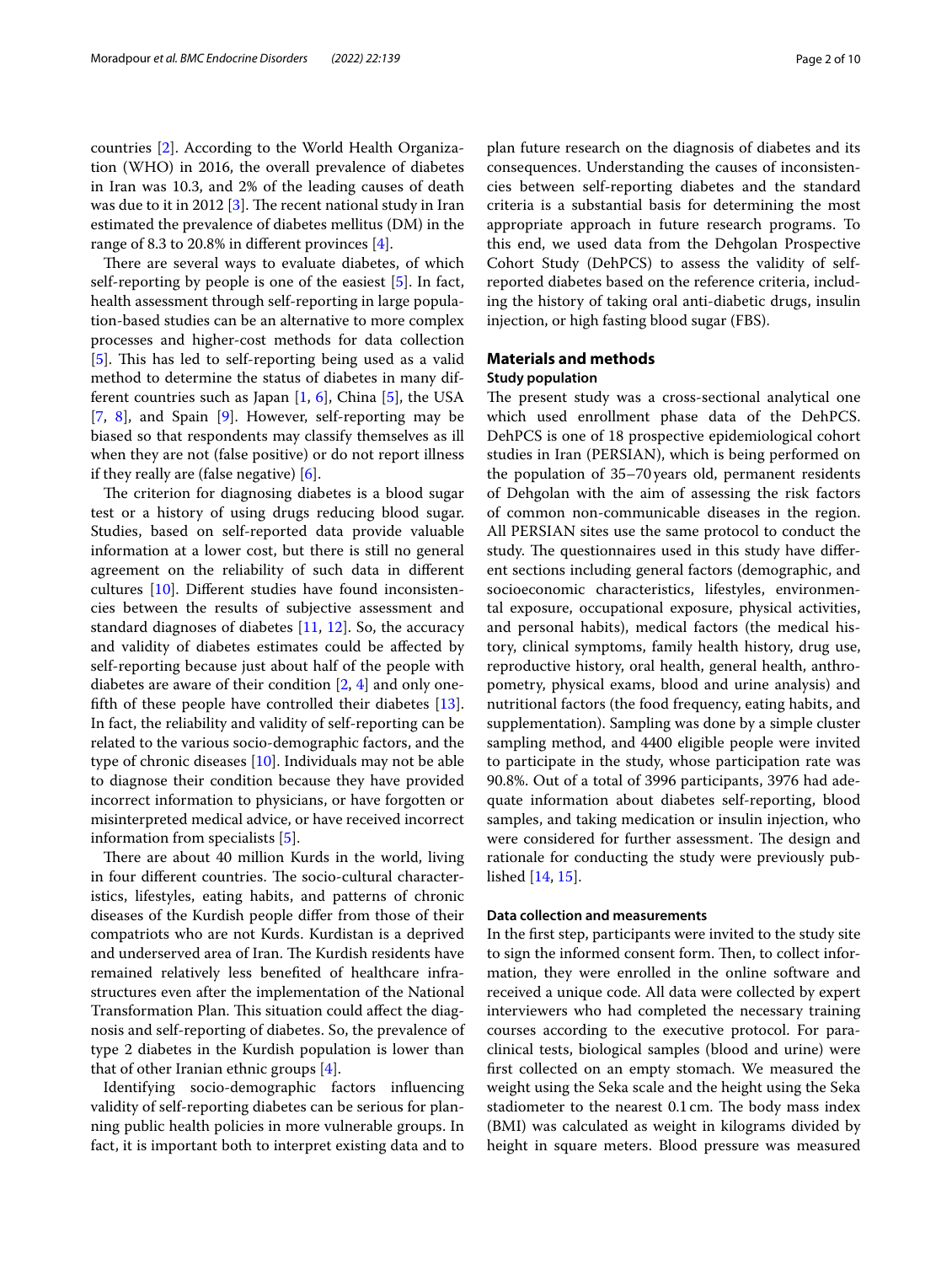using a Richter aneroid sphygmomanometer after at least 15minutes of rest, with two measurements in the right arm at intervals of at least half an hour. The mean of the two measurements was considered as the mean of systolic and diastolic blood pressure. According to the criteria of the Joint National Committee on Prevention, Detection, Evaluation, and Treatment of High Blood Pressure (JNC 7), people with systolic blood pressure≥140mmHg, or diastolic blood pressure≥90mmHg, or people with a history of taking antihypertensive drugs are considered hypertensive. The participants' age was considered based on their official identity cards. Education was measured based on the number of years the person had studied. The economic status was calculated based on the wealth index using the method of Multiple Correspondence Analysis (MCA) by analyzing principal components, such as durable goods, housing features, and other facilities. Individuals with a history of smoking less than 100 cigarettes during their lifetime were considered nonsmokers. The use of illicit drugs was defined as the use of drugs once a week for at least 6 months, and alcohol consumption as drinking about 200ml of beer or 45ml of alcohol once a week for at least 6 months. The family history of diabetes was also assessed in first- and seconddegree relatives. Second-degree relatives refer to people with whom we share 25% of the genome. It is noteworthy that we have collected data of self-reporting diabetes before diabetes diagnosis based on the reference criteria.

## **Diabetes measurement**

Diabetes self-reporting was assessed by asking the following question, "Have you ever had diabetes in the past?" People who answered yes, were asked the next question, "Who told you that you had diabetes?" All those who answered diagnosed by a physician were considered to have self-reported diabetes. The reference criterion for the diagnosis of diabetes included high fasting blood sugar (FBS) indicating diabetes, the positive history of routine insulin use and/ or oral hypoglycemic drug use. FBS was examined after 9–12hours of fasting, and  $FBS \geq 126$  mg / dL (7 mmol / L) was considered as diabetes. Drug use on the day of blood sampling was assessed with the following question, "Do you routinely use anti-diabetic drugs or insulin?" If the answer was yes, the used drugs were visually evaluated.

## **Statistical analysis**

The validity of diabetes self-reporting was evaluated using the following criteria. Sensitivity (Se) as a proportion of people with DM who had self-reported diabetes  $(true positive/[true positive + false negative])$ , Specificity (Sp) as a proportion of people without DM who did not have self-reported diabetes or the true negative rate (true negative/[true negative  $+$  false positive], the positive predictive value (PPV) as a proportion of individuals with self-reported DM who had the reference-based DM (true positive/[true positive  $+$  false positive], the negative predictive value (NPV) as a proportion of individuals without self-reported DM who did not have reference-based DM (true negative/[true negative  $+$  false negative], the positive likelihood ratio  $(LR+)$  as Se divided by the false positive rate (FPR), the negative likelihood ratio (LR-) as the false negative rate (FNR) divided by Sp. Kappa coefficient was another calculated statistic which examined free chance concordance between two diagnostic approaches. 95% confdence intervals (CI) were calculated for all values based on the standard method for proportion. Validity was calculated overall and based on demographic, and socioeconomic characteristics, three categories of the body mass index (BMI), personal habits, and the hypertension status. Binary and multinomial logistic regression was used to examine concordance between self-reported diabetes and the reference value. To examine diagnostic characteristics of self-reported diabetes plus sex and age, we used precision-recall curve (PRC) which presents PPV against Se. The two-sided test with an alpha level of 0.05 was considered for statistical signifcance. All analysis was done by using Stata software version 16 (Stata Corp, College Station, TX, USA).

## **Results**

Out of 3976 participants with adequate information about diabetes self-reporting and the reference criteria, 2241 (56.26%) were female and 1735 (43.74%) were male. The mean age of male and female participants was  $47.98 \pm 8.91$  and  $48.78 \pm 8.91$  years, respectively. Most participants had a lower level of education than high school, and about 31% of them were illiterate. The mean BMI of the participants was  $28.00 \pm 4.58$  kg/  $m<sup>2</sup>$  while 32.31% of them were in the obese group with BMI  $\geq$  30 kg/m<sup>2</sup>. In terms of blood pressure, 21.50% of the participants had a systolic blood pressure≥140 or a diastolic blood pressure ≥ 90. Also, 27.81% of them reported a positive history of diabetes in their frst-degree relatives. Demographic characteristics and basic information of the participants have been shown in Table [1.](#page-3-0)

The diabetes prevalence in the study population was 13.1, and 9.7% based on self-reporting, and the reference criteria, respectively. Out of the 523 participants who reported diabetes, 213 (41.28%) did not have diabetes according to the reference criteria. One hundred sixty-seven people of the participants treated for diabetes (63.74%), had poorly controlled diabetes, and 83 people of ones with diabetes (with high FBS or treated with drugs or insulin (21.50%)), did not know they had it (Fig. [1\)](#page-4-0).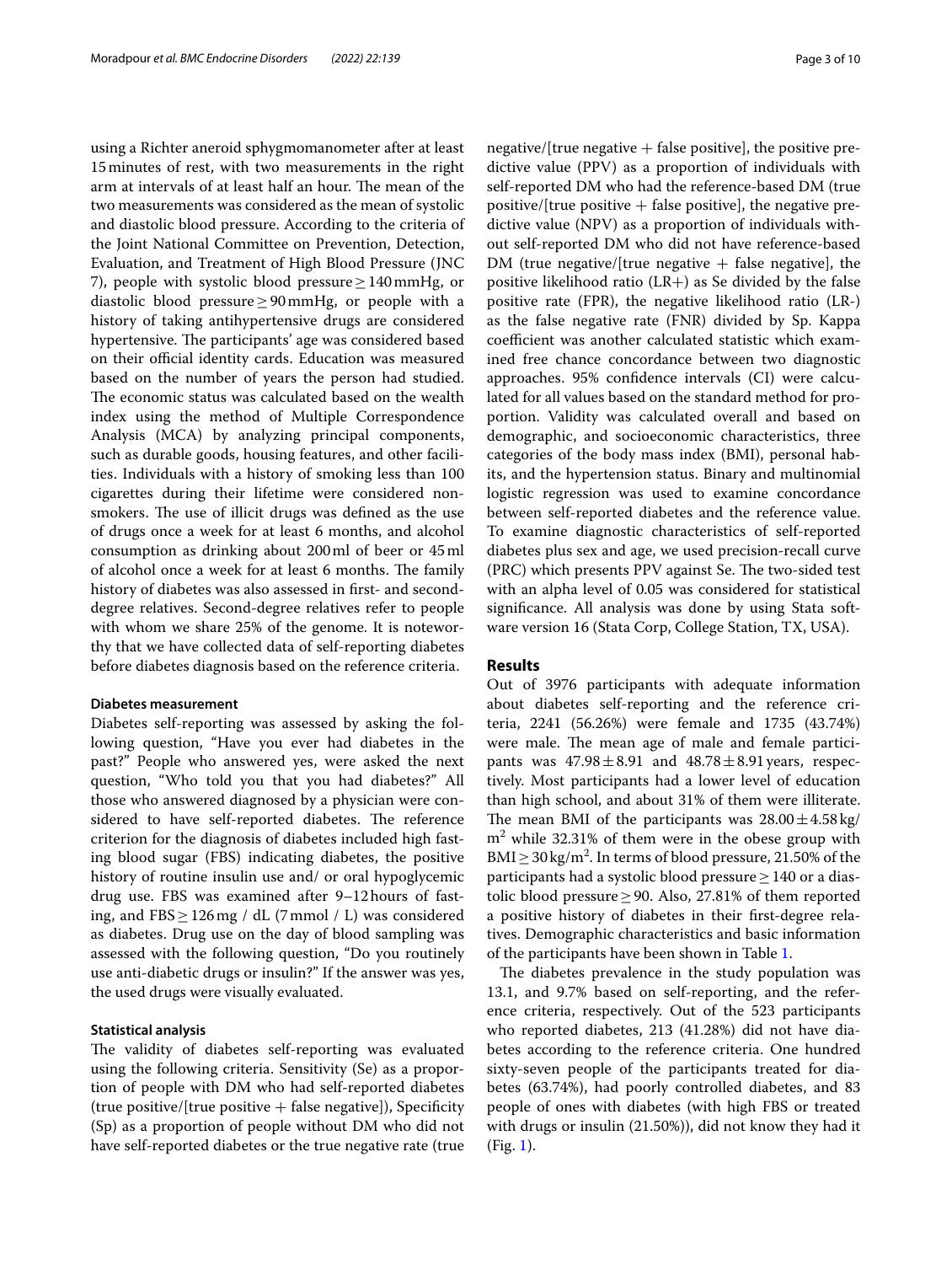|                      | Total n | Diabetic n (%) | Non-diabetic<br>n (%) | P-value |
|----------------------|---------|----------------|-----------------------|---------|
| Gender               |         |                |                       |         |
| Male                 | 1735    | 151 (8.70)     | 1584 (91.30)          | < 0.001 |
| Female               | 2241    | 372 (16.60)    | 1869 (83.40)          |         |
| Age groups           |         |                |                       |         |
| $35 - 45$            | 1773    | 149 (8.40)     | 1624 (91.60)          | < 0.001 |
| $46 - 60$            | 1720    | 261 (15.17)    | 1459 (84.83)          |         |
| >60                  | 483     | 113 (23.40)    | 370 (76.60)           |         |
| Marital status       |         |                |                       |         |
| Married              | 3651    | 453 (12.41)    | 3198 (87.59)          | < 0.001 |
| Single               | 325     | 70 (21.54)     | 255 (78.46)           |         |
| Education years      |         |                |                       |         |
| Illiterate           | 1245    | 262 (21.04)    | 983 (78.96)           | < 0.001 |
| $1 - 5$              | 1110    | 142 (12.79)    | 968 (87.21)           |         |
| $6 - 12$             | 1113    | 78 (7.01)      | 1035 (92.99)          |         |
| University           | 508     | 41 (8.07)      | 467 (91.93)           |         |
| Economic status      |         |                |                       |         |
| Poorest              | 1344    | 149 (11.09)    | 1195 (88.91)          | 0.001   |
| Moderate             | 1300    | 165 (12.69)    | 1135 (87.31)          |         |
| Rich                 | 1318    | 208 (15.78)    | 1110 (84.22)          |         |
| BMI                  |         |                |                       |         |
| Normal weight        | 985     | 75 (7.61)      | 910 (92.39)           | < 0.001 |
| Over-weight          | 1698    | 246 (14.49)    | 1452 (85.51)          |         |
| Obese                | 1281    | 201 (15.69)    | 1080 (84.31)          |         |
| Cigarette smoking    |         |                |                       |         |
| No smoker            | 3024    | 393 (13.00)    | 2631 (87.00)          | < 0.001 |
| Ex-smoker            | 326     | 68 (20.86)     | 258 (79.14)           |         |
| Smoker               | 600     | 61 (10.17)     | 539 (89.83)           |         |
| Drug use             |         |                |                       |         |
| Yes                  | 448     | 47 (10.49)     | 401 (89.51)           | 0.071   |
| <b>No</b>            | 3502    | 475 (13.56)    | 3027 (86.44)          |         |
| Alcohol use          |         |                |                       |         |
| Yes                  | 481     | 45 (9.36)      | 436 (90.64)           | 0.008   |
| No                   | 3470    | 477 (13.75)    | 2993 (86.25)          |         |
| <b>HTN</b>           |         |                |                       |         |
| Yes                  | 839     | 182 (21.69)    | 657 (78.31)           | < 0.001 |
| No                   | 3137    | 341 (10.87)    | 2796 (89.13)          |         |
| Family history of DM |         |                |                       |         |
| No                   | 2436    | 234 (9.61)     | 2202 (90.39)          | < 0.001 |
| Second<br>degree     | 430     | 63 (14.65)     | 367 (85.35)           |         |
| First degree         | 1106    | 226 (20.43)    | 880 (79.57)           |         |

<span id="page-3-0"></span>**Table 1** Demographic characteristic and baseline information of the participants in DehPCS, by self-reported diabetes situation

Table [2](#page-5-0) shows the validation of diabetes self-reporting based on demographic, socioeconomic, and some individual variables. The percentage of general agreement and agreement based on kappa statistics was 92.3 and 65.1%, respectively. The estimated value of kappa statistic varied between 45.5 and 81.1% based on the study participants' characteristics. In general, the kappa agreement was higher in men, older groups, people with the poor economic status, people with normal weight, ex-smokers, and people with high blood pressure. The overall Se and Sp were 78.5 and 93.9%, respectively. Se increased with age while it decreased with weight. The total PPV and NPV were 58.7 and 98.0%, respectively. Unlike Se, PPV was signifcantly higher in men than in women, and with age, it increased by more than 38% so that in the age group over 60years, it reached more than 72%. Also, PPV was higher among people with hypertension and those with a positive family history of diabetes. Figure [2](#page-6-0) shows the PRC. The area under the curve was 64.24% for the full model and 61.60% for the reduced model.

According to Table [3,](#page-7-0) in multivariate analysis, independent factors increasing inconsistencies between diabetes self-reporting and the reference value included the female gender, celibacy, moderate to high economic status, higher BMI, and having a frst-degree relative with diabetes. The results of multinomial logistic regression suggested females, single people, those in the upper economic class, people with higher BMI, and those having a frst-degree relative with diabetes were more likely to falsely report diabetes (FP). Conversely, the probability of false reports of not having diabetes was higher in men, older people, and those in the lower economic class. However, the female gender, older ages, higher BMI, previous history of smoking, high blood pressure, and positive family history of diabetes signifcantly increased the true reports of diabetes mellitus (TP) compared to those of non-diabetes (TN).

## **Discussion**

In this study aimed to assess the validity of self-reporting diabetes in a large Kurdish population, we found selfreported diabetes had a moderate sensitivity of 78.5%, a high specifcity of 93.9%, a fairly good positive predictive value of 58.7%, and a high negative predictive value of 98.0%. The agreement between self-reporting diabetes and the reference criteria was fairly good with Kappa of 65.1% and concordance of 92.3%. Besides, we showed that the participants' demographic, anthropometric, and habitual features largely infuenced the accuracy of selfreported diabetes. In this case, being female, increase in age, increase in BMI, being an ex-smoker, having HTN, and the positive family history of diabetes caused an increase in the odds of the true positive rate in diabetes self-reports. We found 31% of diabetic participants (120 out of a total of 386) were not under any medication for diabetes. The previous reports on this issue showed almost the same statistics [\[16,](#page-8-15) [17\]](#page-8-16); however, we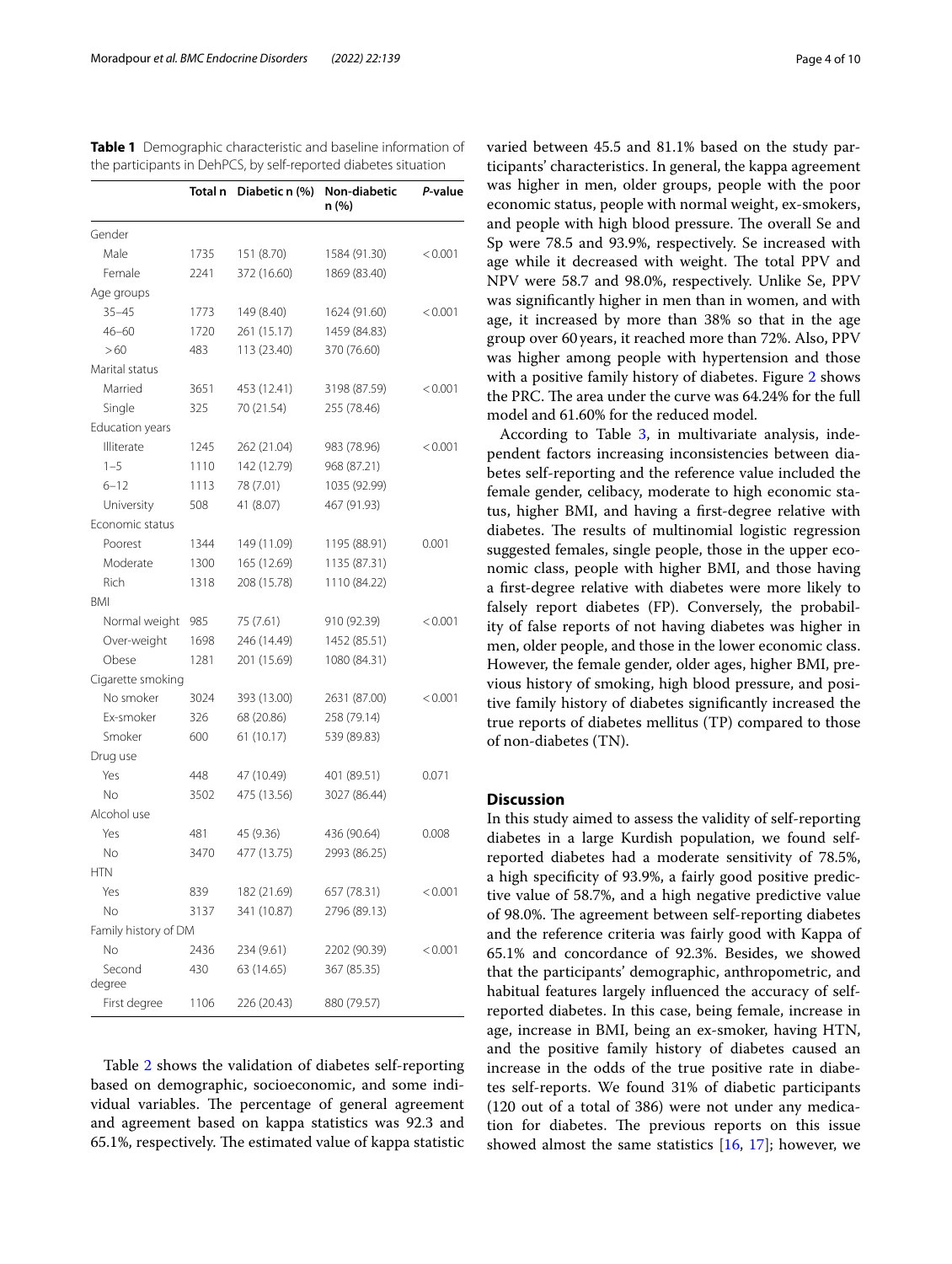

<span id="page-4-0"></span>demonstrated an updated validation of diabetes selfreports among a large Kurdish population of Iran.

The epidemiological surveys commonly apply either self-reports or medical records of chronic diseases to estimate their incidence or prevalence [\[18](#page-8-17)]. Among chronic diseases, self-reports of diabetes were identifed to be more accurate with a higher level of agreement [[19](#page-8-18)[–21](#page-8-19)]. Our fndings on the accuracy of self-reported diabetes were in line with the recent similar studies showing the sensitivity of 75–79.3% and specifcity of 95.8–98.4% [\[17](#page-8-16), [22\]](#page-9-0). However, older previous studies showed lower sensitivity of  $61.5-69.7\%$  for diabetes self-reports  $[21, 23]$  $[21, 23]$  $[21, 23]$ . This increasing trend in the accuracy of diabetes self-reports can be explained by the increase in awareness of the society and the development of the health care system over time [[24\]](#page-9-2). Meanwhile, the diference in this accuracy over time can be due to the diferent demographic features of the studied population since we, similar to previous studies, revealed that the accuracy of diabetes self-reports was largely dependent on the baseline characteristics of study participants [[5](#page-8-4), [17,](#page-8-16) [21](#page-8-19)].

The results of the multivariable analysis showed that women were more likely to have a disagreement of selfreported diabetes with the reference, higher false positive and true positive rates and lower false negative rates than men. One explanation for this fnding is that women take better self-care behaviors and use more health care services [\[25\]](#page-9-3). Moreover, women take more attention to their dietary consumption. In this instance, they tend to count daily intake of carbohydrates and consume less fat  $[26]$  $[26]$ . Thus, they are more likely to find themselves in diabetic conditions and report more true positives and false positives. We also found that increment in the study participants' age was associated with higher odds of true positive and false negative rates of self-reported diabetes. The higher false negative self-reports in older participants can be due to a recall bias because of Alzheimer's disease or age-related memory loss [\[27](#page-9-5)] and higher true positive self-reports among older individuals can be due to more health care delivery and more opportunities to undergo blood sugar testing in this population [[25\]](#page-9-3). We also observed that increment in BMI was associated with higher odds of the discordance between diabetes self-reports and the reference criteria, higher true positives, false negatives, and false positives of selfreported diabetes. In the previous studies in line with this study, obesity, as well as an increase in BMI resulted in higher odds of diabetes development in this population and consequently higher true positive and false negative rates  $[17, 21, 28]$  $[17, 21, 28]$  $[17, 21, 28]$  $[17, 21, 28]$  $[17, 21, 28]$ . This finding can be attributed to insulin resistance conditions in obesity as well as poor self-care of overweight and obese individuals [\[29](#page-9-7), [30\]](#page-9-8).

In this study, the results showed the education level was not signifcantly related to self-reported disagreement, self-reported false positive, self-reported false negative, and self-reported true positive. These results confirmed the fndings of the study of M. Huerta et al. which showed that in patients with low education, the percentage of false negative and false positive of self-reporting was high but it was not statistically signifcant [[21](#page-8-19)].

In this study, participants with HTN were more likely to truly report their diabetes. This finding can be due to better monitoring of other metabolic syndrome risk factors in this population and higher awareness about their health. In line with previous studies, we observed no signifcant change in the odds of false negative and false positive rates among populations with HTN [[17](#page-8-16)].

The positive family history of diabetes, particularly from the first-degree relatives, showed a high level of discordance in diabetes self-reports. In this instance,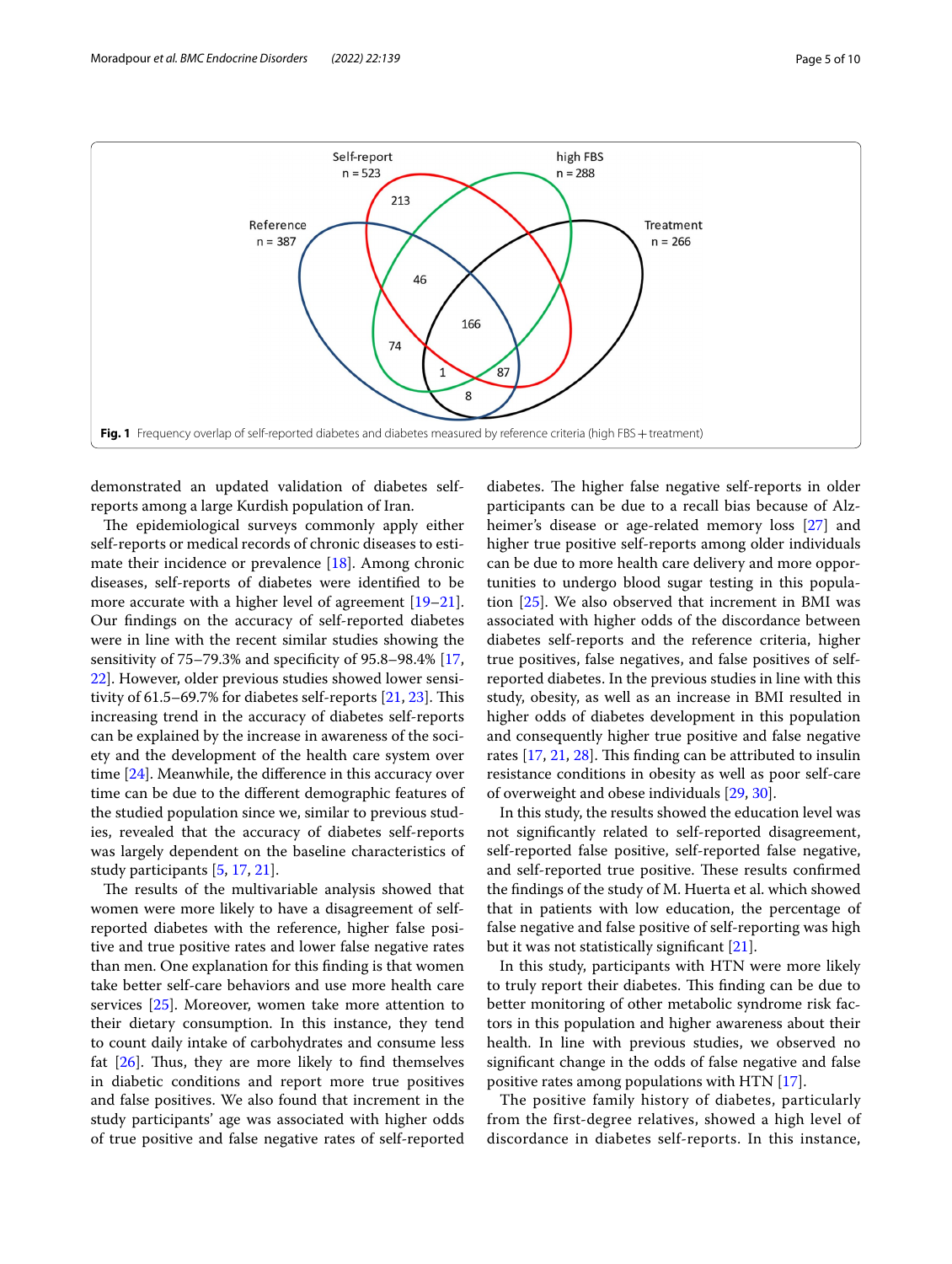|                   | Concordance%<br>(Cl)         | Kappa% (CI)            | Sensitivity%<br>(Cl)    | Specificity%<br>(CI)    | $+LR$                     | -LR                     | PPV% (CI)               | NPV% (CI)        |
|-------------------|------------------------------|------------------------|-------------------------|-------------------------|---------------------------|-------------------------|-------------------------|------------------|
| Overall           | 92.3 (90.9-93.7)             | $65.1(61.8 -$<br>68.3) | 78.5<br>$(74.1 - 82.5)$ | 93.9<br>$(93.0 - 94.6)$ | $12.78(11.11 -$<br>14.70  | 0.23<br>$(0.19 - 0.28)$ | 58.7<br>$(54.3 - 63.0)$ | 98.0 (97.4-98.4) |
| Gender            |                              |                        |                         |                         |                           |                         |                         |                  |
| Female            | 90.2 (88.3-92.1)             | $61.6(57.3 -$<br>65.9) | 84.2<br>$(78.9 - 88.6)$ | 91.3<br>$(90.0 - 92.5)$ | $9.71(8.34 -$<br>11.31)   | 0.17<br>$(0.13 - 0.23)$ | 53.8<br>$(48.7 - 59.0)$ | 98.0 (97.3-98.6) |
| Male              | 95.1 (93.0-97.2)             | 72.2 (66.2-<br>76.3)   | 76.1<br>$(68.1 - 82.9)$ | 97.1<br>$(96.2 - 97.9)$ | 26.42 (19.57-<br>36.65)   | 0.25<br>$(0.18 - 0.33)$ | 70.7<br>$(62.7 - 77.8)$ | 97.3 (96.4-98.1) |
| Age groups        |                              |                        |                         |                         |                           |                         |                         |                  |
| $35 - 45$         | 93.2 (91.0-95.2)             | 45.5 (40.8-<br>50.2)   | 69.9<br>$(58.0 - 80.1)$ | 94.2<br>$(93.0 - 95.3)$ | 12.12<br>$(9.49 - 15.47)$ | 0.32<br>$(0.23 - 0.45)$ | 34.2<br>$(26.7 - 42.4)$ | 98.6 (98.0-99.1) |
| $46 - 60$         | 92.5 (90.3-94.7)             | 70.8 (65.8-<br>75.8)   | 85.0<br>$(79.3 - 89.6)$ | 94.0<br>$(92.7 - 95.2)$ | 14.20 (11.54-<br>17.47)   | 0.16<br>$(0.11 - 0.22)$ | 65.1<br>$(59.0 - 70.9)$ | 97.9 (97.1-98.6) |
| >60               | 88.7 (84.5-92.9)             | $70.5(61.6 -$<br>79.4) | 82.0<br>$(73.1 - 89.0)$ | 91.9<br>$(88.7 - 94.4)$ | 10.13<br>$(7.14 - 14.37)$ | 0.20<br>$(0.13 - 0.30)$ | 72.6<br>$(63.4 - 80.5)$ | 95.1 (92.4-97.1) |
| Marital status    |                              |                        |                         |                         |                           |                         |                         |                  |
| Married           | 92.9 (91.4-94.3)             | $66.2(62.8 -$<br>69.7) | 81.4<br>$(76.8 - 85.5)$ | 94.4<br>$(93.6 - 95.2)$ | 14.54 (12.53-<br>16.88    | 0.20<br>$(0.16 - 0.25)$ | 58.9<br>$(54.3 - 63.5)$ | 98.1 (97.6-98.5) |
| Single            | 85.9 (80.4-91.3)             | 55.3 (51.9-<br>58.7)   | 79.5<br>$(64.7 - 90.2)$ | 87.5<br>$(83.1 - 91.2)$ | 6.39<br>$(4.53 - 9.01)$   | 0.23<br>$(0.13 - 0.42)$ | 50.0<br>$(37.8 - 62.2)$ | 96.5 (93.4-98.4) |
| Education years   |                              |                        |                         |                         |                           |                         |                         |                  |
| Illiterate        | 89.2 (86.6-91.8)             | $66.4(60.6 -$<br>72.2) | 86.4<br>$(80.6 - 91.0)$ | 90.3<br>$(88.4 - 92.0)$ | 8.90 (7.34-<br>10.79      | 0.15<br>$(0.10 - 0.22)$ | 60.7<br>$(54.5 - 66.6)$ | 97.5 (96.3-98.3) |
| $1 - 5$           | 91.9 (89.2-94.6)             | $61.6(55.4 -$<br>67.8) | 79.2<br>$(69.7 - 86.8)$ | 93.5<br>$(91.8 - 94.9)$ | 12.16<br>$(9.43 - 15.69)$ | 0.22<br>$(0.15 - 0.33)$ | 53.5<br>$(45.0 - 61.9)$ | 97.9 (96.8-98.7) |
| $6 - 12$          | 94.9 (92.3-97.5)             | $51.5(55.2 -$<br>67.8) | 69.8<br>$(57.0 - 80.8)$ | 96.8<br>$(95.5 - 97.7)$ | 21.57 (14.92-<br>31.17)   | 0.31<br>$(0.21 - 0.45)$ | 56.4<br>$(44.7 - 67.6)$ | 98.2 (97.1-98.9) |
| university        | 95.1 (91.4-98.8)             | 65.1 (55.9-<br>74.2)   | 79.3<br>$(60.3 - 92.0)$ | 96.2<br>$(94.1 - 97.8)$ | 21.11 (12.93-<br>34.45)   | 0.21<br>$(0.11 - 0.44)$ | 56.1<br>$(39.7 - 71.5)$ | 98.7 (97.2-99.5) |
| Economic status   |                              |                        |                         |                         |                           |                         |                         |                  |
| Poor              | 94.7 (92.4-97.0)             | 72.3 (66.7-<br>78.0)   | 87.9<br>$(80.1 - 93.4)$ | 95.6<br>$(94.3 - 96.6)$ | 19.76 (15.12-<br>25.83)   | 0.13<br>$(0.08 - 0.21)$ | 63.1<br>$(54.8 - 70.8)$ | 98.9 (98.1-99.4) |
| Moderate          | 91.3 (88.7-94.0)             | $60.4(54.6 -$<br>66.2) | 75.6<br>$(66.9 - 83.0)$ | 93.6<br>$(92.1 - 95.0)$ | 11.91<br>$(9.35 - 15.16)$ | 0.26<br>$(0.19 - 0.36)$ | 54.5<br>$(46.6 - 62.3)$ | 97.4 (96.4-98.3) |
| Rich              | 90.7 (88.3-93.1)             | $62.9(57.3 -$<br>68.6) | 80.7<br>$(73.3 - 86.8)$ | 92.2<br>$(90.6 - 93.7)$ | 10.40<br>$(8.41 - 12.87)$ | 0.21<br>$(0.15 - 0.29)$ | 56.3<br>$(49.2 - 63.1)$ | 97.5 (96.4-98.3) |
| <b>BMI</b>        |                              |                        |                         |                         |                           |                         |                         |                  |
| Normal<br>weight  | 95.9 (93.1-98.6)             | $70.3(63.6 -$<br>76.9  | 85.2<br>$(72.9 - 93.4)$ | 96.9<br>$(95.6 - 97.9)$ | 27.35 (18.79-<br>39.79)   | 0.15<br>$(0.08 - 0.29)$ | 61.3<br>$(49.4 - 72.4)$ | 99.1 (98.3-99.6) |
| Over-<br>weight   | 92.2 (90.1-94.4) 68.5 (63.5- | 73.5)                  | 82.9<br>$(76.7 - 88.0)$ | 94.0<br>$(92.7 - 95.1)$ | 13.76 (11.16<br>16.97)    | 0.18<br>$(0.13 - 0.25)$ | 63.0<br>$(56.6 - 69.1)$ | 97.8 (96.9-98.5) |
| Obese             | 89.7 (87.2-92.3)             | $57.8(52.1 -$<br>63.5) | 77.7<br>$(69.6 - 84.5)$ | 91.3<br>$(89.5 - 92.9)$ | $8.94(7.26 -$<br>11.02)   | 0.24<br>$(0.18 - 0.34)$ | 50.2<br>$(43.1 - 57.4)$ | 97.3 (96.2-98.2) |
| Cigarette smoking |                              |                        |                         |                         |                           |                         |                         |                  |
| No smoker         | 92.0 (90.4-93.6)             | $62.3(58.5 -$<br>66.0) | 80.6<br>$(75.3 - 85.2)$ | 93.4<br>$(92.5 - 94.3)$ | 12.30 (10.55-<br>14.33)   | 0.21<br>$(0.16 - 0.27)$ | 53.9<br>$(48.9 - 59.0)$ | 98.1 (97.5-98.6) |
| Ex-smoker         | 93.7 (89.1-98.4)             | $81.1(69.6 -$<br>92.6) | 94.4<br>$(84.6 - 98.8)$ | 93.8<br>$(90.2 - 96.3)$ | 15.11<br>$(9.49 - 24.05)$ | 0.06<br>$(0.02 - 0.18)$ | 75.0<br>$(63.0 - 84.7)$ | 98.8 (96.6-99.8) |
| Smoker            | 92.9 (89.4-96.5)             | $63.3(54.8 -$<br>71.9) | 70.4<br>$(56.4 - 82.0)$ | 95.8<br>$(93.7 - 97.3)$ | 16.71 (10.80-<br>25.83)   | 0.31<br>$(0.20 - 0.47)$ | 62.3<br>$(49.0 - 74.4)$ | 97.0 (95.2-98.3) |
| Drug use          |                              |                        |                         |                         |                           |                         |                         |                  |
| No                | 92.0 (90.5-93.5)             | 64.4 (60.9-<br>67.9)   | 81.6<br>$(77.0 - 85.6)$ | 93.5<br>$(92.6 - 94.4)$ | 12.62 (10.95-<br>14.54)   | 0.20<br>$(0.16 - 0.25)$ | 56.8<br>$(52.3 - 61.3)$ | 98.0 (97.4-98.5) |
| Yes               | 94.2 (90.3-98.1)             | 69.7 (59.9-<br>79.5)   | 77.5<br>$(61.5 - 89.2)$ | 96.1<br>$(93.7 - 97.7)$ | 19.76 (11.89-<br>32.86)   | 0.23<br>$(0.13 - 0.42)$ | 66.0<br>$(50.7 - 79.1)$ | 97.8 (95.8-99.0) |

## <span id="page-5-0"></span>**Table 2** Validity of self-reported diabetes using reference criteria in DehPCS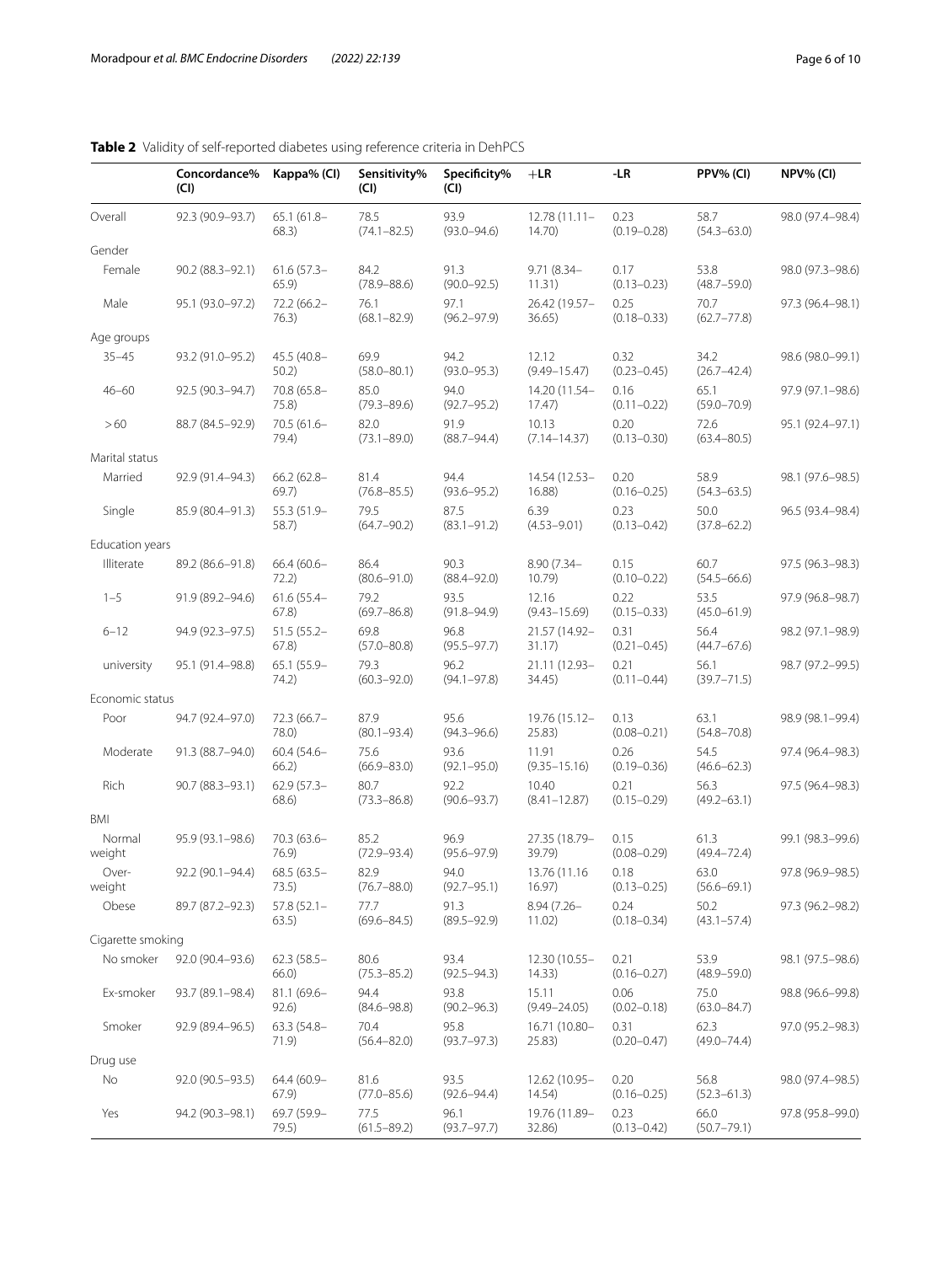|                      | Concordance%<br>(CI) | Kappa% (CI)            | Sensitivity%<br>(CI)    | Specificity%<br>(CI)    | $+LR$                     | -LR                     | PPV% (CI)               | NPV% (CI)        |
|----------------------|----------------------|------------------------|-------------------------|-------------------------|---------------------------|-------------------------|-------------------------|------------------|
| Alcohol use          |                      |                        |                         |                         |                           |                         |                         |                  |
| No.                  | $92.0(90.5 - 93.5)$  | $65.2(61.7 -$<br>68.7  | 81.3<br>$(76.7 - 85.3)$ | 93.6<br>$(92.7 - 94.5)$ | 12.78 (11.07-<br>14.75)   | 0.20<br>$(0.16 - 0.25)$ | 58.3<br>$(53.7 - 62.7)$ | 97.9 (97.3-98.3) |
| Yes                  | 94.0 (90.1-98.0)     | $61.7(52.3 -$<br>71.0) | 79.3<br>$(60.3 - 92.0)$ | 95.1<br>$(92.7 - 96.9)$ | $16.29(10.41 -$<br>25.50  | 0.22<br>$(0.11 - 0.44)$ | 51.1<br>$(35.8 - 66.3)$ | 98.6 (97.0-99.5) |
| <b>HTN</b>           |                      |                        |                         |                         |                           |                         |                         |                  |
| No                   | 92.7 (91.2-94.3)     | 59.6 (56.0-<br>63.3)   | 77.9)71.9-<br>83.2(     | 94.2<br>$(93.3 - 95.1)$ | 13.52 (11.49-<br>15.91)   | 0.23<br>$(0.18 - 0.30)$ | 50.7<br>$(45.3 - 56.2)$ | 98.2 (97.7-98.7) |
| Yes                  | 90.7 (87.4–93.9)     | 73.2 (65.9-<br>80.4)   | 86.0<br>$(79.4 - 91.1)$ | 92.3<br>$(90.1 - 94.2)$ | 11.18<br>$(8.56 - 14.60)$ | 0.15<br>$(0.10 - 0.23)$ | 70.9<br>$(63.7 - 77.4)$ | 96.8 (95.2-98.0) |
| Family history of DM |                      |                        |                         |                         |                           |                         |                         |                  |
| No.                  | 93.0 (91.2-94.8)     | $59.4(55.2 -$<br>63.6) | 72.8<br>$(65.6 - 79.3)$ | 95.2<br>$(94.3 - 96.1)$ | 15.26 (12.43-<br>18.74)   | 0.29<br>$(0.22 - 0.36)$ | 53.8<br>$(47.2 - 60.4)$ | 97.9 (97.2-98.4) |
| Second<br>degree     | 94.1 (90.0-98.3)     | 74.3 (64.4-<br>84.2)   | 95.0<br>$(83.1 - 99.4)$ | 93.6<br>$(90.7 - 95.8)$ | 14.82 (10.08-<br>21.80)   | 0.05<br>$(0.01 - 0.21)$ | 60.3<br>$(47.2 - 72.4)$ | 99.5 (98.0-99.9) |
| First degree         | 90.0 (87.3-92.7)     | $67.8(61.6 -$<br>73.9) | 86.8<br>$(80.5 - 91.6)$ | 90.7<br>$(88.7 - 92.5)$ | $9.34(7.59 -$<br>11.50)   | 0.15<br>$(0.10 - 0.22)$ | 61.1<br>$(54.4 - 67.5)$ | 97.6 (96.4-98.5) |

**Table 2** (continued)



<span id="page-6-0"></span>participants with a positive family history were more likely to develop diabetes and this issue explains higher true positive rates of diabetes self-reports in this group. Besides, similar to previous studies, participants with the positive family history tend to more frequently report diabetes, which leads to higher false positive rates [\[17](#page-8-16), [31\]](#page-9-9).

## **Strengths and limitations**

This study had several strengths worth to be stated. It was a large population-based survey derived from the PERSIAN cohort of Iran and had a low risk of attrition bias with a high response rate (91%) of enrolled residents of Dehgolan, the Kurdish region of Iran. Thus, we could generalize our findings to the whole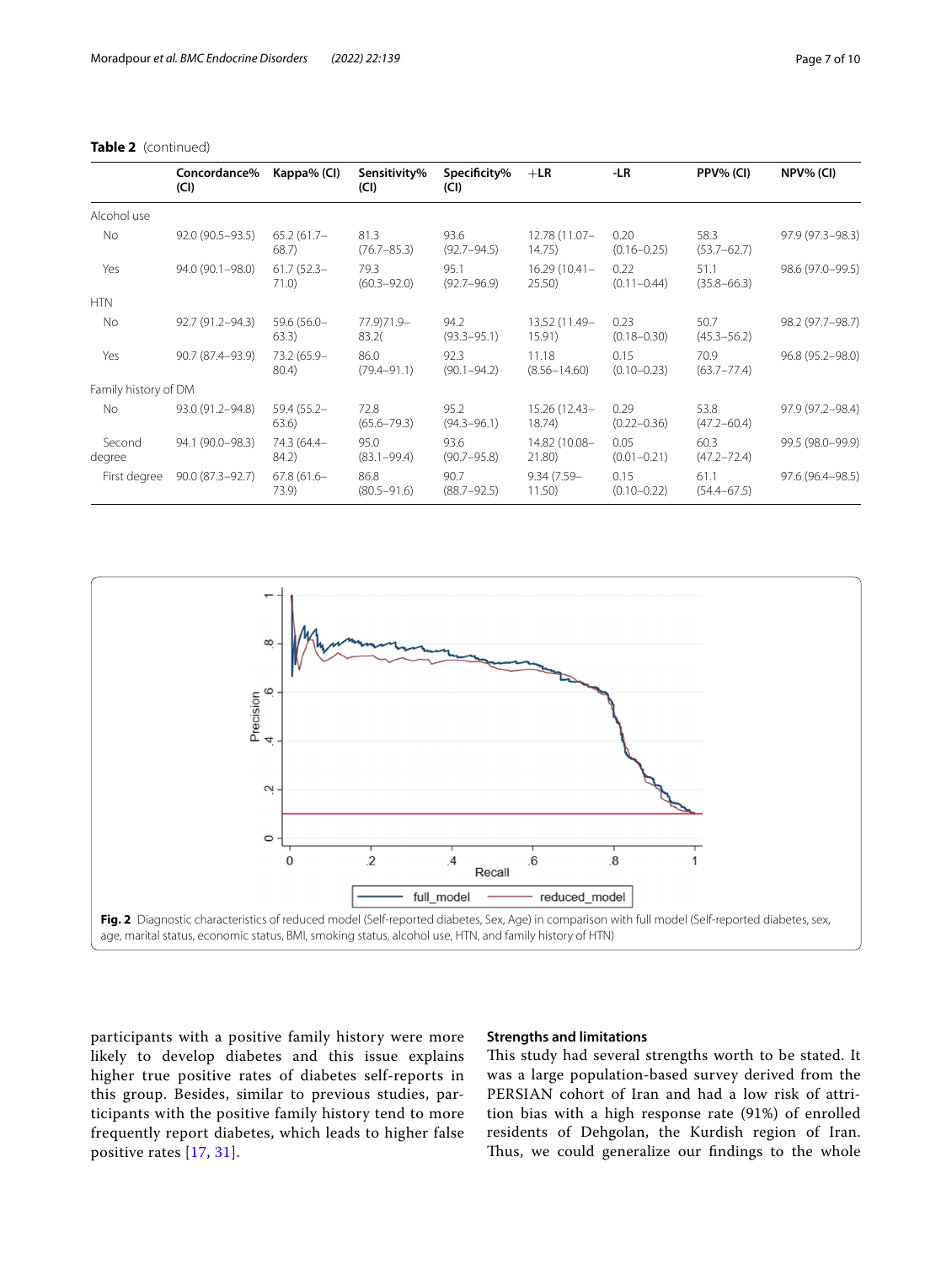<span id="page-7-0"></span>

|  |  |  |  |  |  |  | <b>Table 3</b> Univariable and multivariable analysis of factors affecting validity of self-reported diabetes in DehPCS |
|--|--|--|--|--|--|--|-------------------------------------------------------------------------------------------------------------------------|
|--|--|--|--|--|--|--|-------------------------------------------------------------------------------------------------------------------------|

| <b>Variables</b>                          | disagreement self-reported <sup>1</sup>              |                                       | false positive self-reported <sup>2</sup> |                                      |                                                   | false negative self-reported <sup>2</sup> | true positive self-reported <sup>2</sup> |                         |
|-------------------------------------------|------------------------------------------------------|---------------------------------------|-------------------------------------------|--------------------------------------|---------------------------------------------------|-------------------------------------------|------------------------------------------|-------------------------|
|                                           | Crud OR (CI)                                         | <b>Adjusted OR</b>                    | Crud OR                                   | <b>Adjusted OR</b>                   | Crud OR                                           | <b>Adjusted OR</b>                        | Crud OR                                  | <b>Adjusted OR</b>      |
| Gender (refer-<br>ence: female)           | $0.49(0.38 -$<br>$0.64$ <sup>(<math>c</math></sup> ) | $0.69(0.52 -$<br>$(0.92)^{a}$         | $0.31(0.22 -$<br>$(0.43)^{c}$             | $0.33(0.52 -$<br>$(0.52)^{c}$        | $1.15(0.75 -$<br>1.78)                            | $1.86(1.05 -$<br>$(3.31)^{a}$             | $0.64(0.50 -$<br>$(0.81)^c$              | $0.66$ $(0.47-0.91)^a$  |
| Age                                       | $1.02(1.00 -$<br>$1.03$ <sup>b</sup>                 | $1.01(1.00 -$<br>1.03)                | $1.02(1.01 -$<br>$1.04)^{a}$              | 1.02<br>$(1.00 - 1.04)$              | $1.05(1.02 -$<br>$1.07$ <sup>c</sup>              | $1.04(1.01 -$<br>$1.07)^{a}$              | $1.08(1.07 -$<br>$1.09$ <sup>c</sup>     | $1.08(1.06 - 1.10)^{c}$ |
| Marital status<br>(reference:<br>married) | $2.10(1.49 -$<br>$2.96$ <sup>c</sup>                 | $1.54(1.06 -$<br>$2.24)$ <sup>a</sup> | $2.41(1.63 -$<br>$3.55$ <sup>c</sup>      | $1.52(1.00 -$<br>$(2.33)^{a}$        | 1.59<br>$1.74(0.88 -$<br>$(0.76 - 3.34)$<br>3.41) |                                           | $1.66(1.14 -$<br>$(2.41)^{b}$            | $0.80(0.52 - 1.23)$     |
| Education<br>years                        | $0.94(0.92 -$<br>$0.96$ <sup>c</sup>                 | $0.97(0.95 -$<br>1.00)                | $0.92(0.89 -$<br>$(0.94)^c$               | 0.96<br>$(0.93 - 1.01)$              | $0.97(0.93 -$<br>1.01)                            | 1.04<br>$(0.97 - 1.10)$                   | $0.91(0.88 -$<br>$(0.93)^c$              | $0.98(0.94 - 1.01)$     |
|                                           | Economic status (reference: poor)                    |                                       |                                           |                                      |                                                   |                                           |                                          |                         |
| Moderate                                  | $1.66(1.21 -$<br>$2.27$ <sup>c</sup>                 | $1.62(1.18 -$<br>$2.22)^{b}$          | $1.56(1.08 -$<br>$2.25)^{a}$              | 1.43<br>$(0.98 - 2.08)$              | $1.97(1.10 -$<br>$(3.51)^{a}$                     | $1.95(1.08 -$<br>$(3.53)^{a}$             | $1.02(0.75 -$<br>1.37)                   | $0.82(0.59 - 1.13)$     |
| Rich                                      | $1.86(1.37 -$<br>$2.53$ <sup>c</sup>                 | $1.60(1.15 -$<br>2.20 <sup>b</sup>    | $1.89(1.33 -$<br>$2.70$ <sup>c</sup>      | $1.46(1.00 -$<br>$(2.13)^{a}$        | 1.95 (1.09-<br>$3.50)$ <sup>a</sup>               | 1.71<br>$(0.92 - 3.17)$                   | $1.35(1.02 -$<br>$1.79)$ <sup>a</sup>    | $0.81(0.59 - 1.12)$     |
| <b>BMI</b>                                | $1.08(1.05 -$<br>$1.10$ <sup>c</sup>                 | $1.06(1.04 -$<br>$1.09$ <sup>c</sup>  | $1.08(1.05 -$<br>$1.11$ <sup>c</sup>      | $1.05(1.02 -$<br>$1.08$ <sup>c</sup> | $1.08(1.04 -$<br>$1.13$ <sup>c</sup>              | $1.11(1.07 -$<br>$1.16$ <sup>c</sup>      | $1.05(1.03 -$<br>$1.08$ <sup>c</sup>     | $1.03(1.00 - 1.06)^a$   |
|                                           | Cigarette smoking (reference: no smoker)             |                                       |                                           |                                      |                                                   |                                           |                                          |                         |
| Ex-smoker                                 | $0.87(0.55 -$<br>1.37)                               | $\equiv$                              | 0.94<br>$(0.55 - 1.59)$                   | 1.40<br>$(0.78 - 2.50)$              | $1.04(0.44 -$<br>2.43)                            | 0.74<br>$(0.30 - 1.83)$                   | $2.45(1.75 -$<br>$3.41$ <sup>c</sup>     | $2.12(1.44 - 3.14)^c$   |
| Smoker                                    | $0.88(0.62 -$<br>1.24)                               | $\overline{\phantom{m}}$              | 0.65<br>$(0.42 - 1.02)$                   | 1.30<br>$(0.76 - 2.21)$              | $1.51(0.88 -$<br>2.58                             | 1.46<br>$(0.77 - 2.76)$                   | $0.88(0.62 -$<br>1.26)                   | $1.22(0.79 - 1.87)$     |
| Drug use<br>(reference: no)               | $0.70(0.46 -$<br>1.06)                               | $\overline{\phantom{0}}$              | $0.57(0.33 -$<br>$(0.97)^{a}$             | 0.82<br>$(0.42 - 1.61)$              | $1.02(0.52 -$<br>2.00)                            | 0.91<br>$(0.40 - 2.05)$                   | $0.85(0.58 -$<br>1.25)                   | $0.66(0.39 - 1.12)$     |
| Alcohol use<br>(reference: no)            | $0.81(0.54 -$<br>1.19)                               | $\equiv$                              | 0.75<br>$(0.47 - 1.19)$                   | 1.41<br>$(0.83 - 2.41)$              | $0.83(0.41 -$<br>1.68)                            | 0.66<br>$(0.31 - 1.41)$                   | $0.56(0.36 -$<br>$(0.88)^{a}$            | $0.65(0.40 - 1.06)$     |
| HTN (refer-<br>ence: no)                  | $1.36(1.04 -$<br>$1.78)^a$                           | $1.02(0.77 -$<br>1.37)                | $1.39(1.00 -$<br>$1.92)^a$                | 0.98<br>$(0.68 - 1.42)$              | $2.10(1.25 -$<br>$3.22)^{b}$                      | 1.18<br>$(0.69 - 2.02)$                   | $3.27(2.56 -$<br>$4.17$ <sup>c</sup>     | $1.79(1.35 - 2.37)^c$   |
|                                           | Family history of DM (reference: no)                 |                                       |                                           |                                      |                                                   |                                           |                                          |                         |
| Second<br>degree                          | $0.88(0.57 -$<br>1.36)                               | $0.92(0.59 -$<br>1.43)                | 1.28<br>$(0.81 - 2.05)$                   | 1.32<br>$(0.82 - 2.12)$              | $0.22(0.05 -$<br>$(0.89)^{a}$                     | 0.27<br>$(0.07 - 1.14)$                   | $1.78(1.21 -$<br>$(2.59)^{b}$            | $2.53(1.69 - 3.81)^c$   |
| First degree                              | $1.60(1.24 -$<br>$2.06$ ) c                          | $1.57(1.21 -$<br>$2.04$ <sup>c</sup>  | $2.03(1.51 -$<br>$2.73$ <sup>c</sup>      | $1.95(1.44 -$<br>$2.65$ <sup>c</sup> | $1.25(0.78 -$<br>2.00)                            | 1.48<br>$(0.91 - 2.41)$                   | $2.76(2.14 -$<br>$3.56$ <sup>c</sup>     | 3.43 $(2.61 - 4.51)^c$  |

<sup>1</sup> logistic regression, <sup>2</sup> multinomial logistic regression with true negative self-reported diabetes as reference category, adjusted variables: Cigarette smoking, Drug use, Alcohol use, a *p*-value <0.05, b *p*-value <0.01, c *p*-value <0.001

Kurdish population of Iran. This study also had several limitations worth to be discussed. It examined the self-reported prevalent diabetes; thus, this validation could not be applied for the studies investigating incident diabetes. As stated, this validation was conducted in the west part of Iran and due to the racial, ethnic, and socio-cultural diversity of other regions of Iran, we require further validation to determine the accuracy of self-reported diabetes in other populations and to elucidate the impact of socio-cultural nature of each region on the accuracy and discordance of self-reported diabetes. Diabetes is a well-known chronic disease with a standard defnition criterion. We did not use glycosylated hemoglobin alongside the standard defnition and it should be considered when generalizing results.

## **Conclusion**

We found self-reported diabetes with moderate sensitivity indicating high awareness of the general Kurdish population of Iran about their diabetic status, high specifcity, fairly good PPV, and very high NPV refecting good accuracy of self-reported diabetes for detecting diabetes in this population. We also found good agreement between self-reported diabetes and the reference criteria. Thus, diabetes self-reporting could be used as a relatively valid tool to identify diabetes prevalence in future epidemiological studies on the Kurdish population of Iran. Besides, we revealed individuals' socio-demographic and habitual characteristics largely afected this validity and they should be considered to warrant more accurate estimation.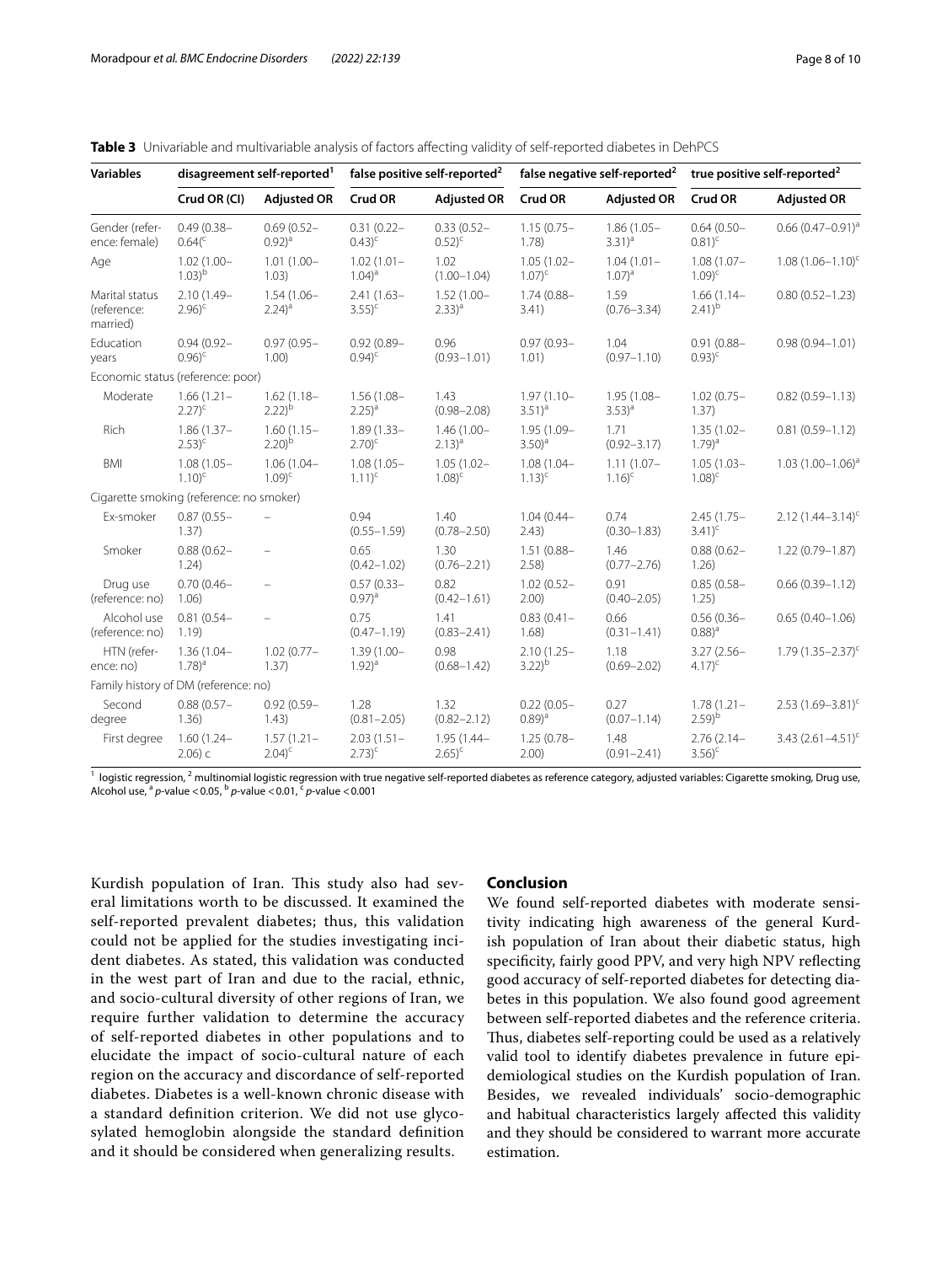#### **Abbreviations**

Se: Sensitivity; Sp: Specifcity; NPV: Negative Predict Value; PPV: Positive Predict Value; HTN: Hypertension; BMI: Body Mass Index; PRC: Precision-Recall Curve; FP: False Positive; TP: True Positive; FN: False Negative; TN: True Negative; FBS: Fasting Blood Sugar; DehPCS: The Dehgolan Prospective Cohort Study; PER‑ SIAN: Prospective Epidemiological Cohort Studies in Iran; JNC 7: Joint National Committee on Prevention, Detection, Evaluation, and Treatment of High Blood Pressure; MCA: Multiple Correspondence Analysis.

#### **Acknowledgements**

We thank all midwives, doctors, and laboratory workers at the Dehgolan Prospective Cohort study for assisting us in conducting the study.

#### **Conflict of interest**

The authors have no fnancial, personal, political, intellectual or religious interests to declare.

#### **Authors' contributions**

FM, NP, MFK and YM organized data acquisition, collected the data, participated in the study design, and wrote the manuscript. FM and YM analyzed the data and critically reviewed the manuscript. YM, GHM and HD evaluated and revised the manuscript. The author(s) read and approved the fnal manuscript.

#### **Funding**

The Iranian Ministry of Health and Medical Education has contributed to the funding for the PERSIAN Cohort through the Grant no 700/534.

## **Availability of data and materials**

The data of this study are available on request from the corresponding author (FM). The data are not publicly available due to privacy and ethical restrictions.

## **Declarations**

## **Ethics approval and consent to participate**

The study was conducted in accordance with the ethical principles of the Helsinki declaration and it was approved by the Ethics Committee of the Kurdistan University of Medical Sciences, Sanandaj, Iran (no. IR.MUK.REC.1400.150). Signed informed consents for participation were obtained from all the patients.

#### **Consent for publication**

Not applicable.

#### **Competing interests**

The authors declare that they have no competing interests.

#### **Author details**

<sup>1</sup> Social Determinants of Health Research Center, Research Institute for Health Development, Kurdistan University of Medical Sciences, Sanandaj, Iran. <sup>2</sup> Health Network of Dehgolan, Kurdistan University of Medical Sciences, Sanandaj, Iran. 3 <sup>3</sup> Endocrinology and Metabolism Research Center, Endocrinology and Metabolism Clinical Sciences Institute, Tehran University of Medical Sciences, Tehran, Iran. <sup>4</sup> Department of Epidemiology and Biostatistics, Faculty of Medicine, School of Medicine, Kurdistan University of Medical Sciences, Sanandaj, Iran. Endocrinology & Metabolism, Department of Internal Medicine, School of Medicine, Tohid Hospital, Kurdistan University of Medical Sciences, Sanandaj, Iran.

## Received: 7 November 2021 Accepted: 24 May 2022 Published online: 26 May 2022

#### **References**

<span id="page-8-0"></span>Goto A, Morita A, Goto M, Sasaki S, Miyachi M, Aiba N, et al. Validity of diabetes self-reports in the Saku diabetes study. J Epidemiol. 2013;23(4):295– 300 JE20120221.

- <span id="page-8-1"></span>2. Atlas D. International diabetes federation. IDF diabetes Atlas. 7th ed. Brussels: International Diabetes Federation; 2015.
- <span id="page-8-2"></span>3. Animaw W, Seyoum Y. Increasing prevalence of diabetes mellitus in a developing country and its related factors.PloS one. 2017;12(11):e0187670.
- <span id="page-8-3"></span>Shojaei P, Ghanbarzadegan A, Najibi M, Bastani P. Ranking of Iranian provinces based on healthcare infrastructures: before and after implementation of health transformation plan. Cost Eff Resour Alloc. 2020;18(1):1-13.
- <span id="page-8-4"></span>Yuan X, Liu T, Wu L, Zou Z-Y, Li C. Validity of self-reported diabetes among middle-aged and older Chinese adults: the China health and retirement longitudinal study. BMJ Open. 2015;5(4):e006633.
- <span id="page-8-5"></span>6. Pinheiro PC, Barros MBA, Szwarcwald CL, Machado ÍE, Malta DC. Dif‑ ferences between self-reported and laboratory measures of diabetes, chronic kidney disease, and hypercholesterolemia. Ciên Saúde Colet. 2021;26:1207–19.
- <span id="page-8-6"></span>7. Danaei G, Friedman AB, Oza S, Murray CJ, Ezzati M. Diabetes prevalence and diagnosis in US states: analysis of health surveys. Popul Health Metrics. 2009;7(1):1–13.
- <span id="page-8-7"></span>8. Schneider AL, Pankow JS, Heiss G, Selvin E. Validity and reliability of selfreported diabetes in the atherosclerosis risk in communities study. Am J Epidemiol. 2012;176(8):738–43.
- <span id="page-8-8"></span>9. Espelt A, Goday A, Franch J, Borrell C. Validity of self-reported diabetes in health interview surveys for measuring social inequalities in the prevalence of diabetes. J Epidemiol Community Health. 2012;66(7):e15-e.
- <span id="page-8-9"></span>10. Najaf F, Moradinazar M, Hamzeh B, Rezaeian S. The reliability of selfreporting chronic diseases: how reliable is the result of population-based cohort studies. J Prev Med Hygiene. 2019;60(4):E349.
- <span id="page-8-10"></span>11. Malta DC, Duncan BB, Schmidt MI, Machado ÍE, Silva AG, Bernal RT, Pereira CA, Damacena GN, Stopa SR,Rosenfeld LG, Szwarcwald CL. Prevalence of diabetes mellitus as determined by glycated hemoglobin in the Brazilian adult population, National Health Survey. Rev Bras Epidemiol. 2019;22.
- <span id="page-8-11"></span>12. Vellakkal S, Subramanian S, Millett C, Basu S, Stuckler D, Ebrahim S. Socioeconomic inequalities in non-communicable diseases prevalence in India: disparities between self-reported diagnoses and standardized measures. PLoS One. 2013;8(7):e68219.
- <span id="page-8-12"></span>13. Ghorbani Z. Validating self-report of diabetes and hypertension use byparticipants in the pilot phase of Azar cohort study: comparison with paraclinic indicators، medical history andmedical examination (Doctoral dissertation, Tabriz University of Medical Sciences, Faculty of Nutrition and FoodSciences).
- <span id="page-8-13"></span>14. Poustchi H, Eghtesad S, Kamangar F, Etemadi A, Keshtkar AA, Hekmatdoost A, et al. Prospective epidemiological research studies in Iran (the PERSIAN cohort study): rationale, objectives, and design. Am J Epidemiol. 2018;187(4):647–55.
- <span id="page-8-14"></span>15. Moradpour F, Ghaderi E, Moradi G, Zarei M, Bolbanabad AM, Piroozi B, Shokri A. The Dehgolan Prospective Cohort Study (DehPCS) on noncommunicable diseases in a Kurdish community in the west of Iran. Epidemiol Health. 2021;43:e2021075.
- <span id="page-8-15"></span>16. Tanjani PT, Moradinazar M, Mottlagh ME, Najaf F. The prevalence of diabetes mellitus (DM) type II among Iranian elderly population and its association with other age-related diseases, 2012. Arch Gerontol Geriatr. 2015;60(3):373–9.
- <span id="page-8-16"></span>17. Moradinazar M, Pasdar Y, Najaf F, Shakiba E, Hamzeh B, Samadi M, et al. Validity of self-reported diabetes varies with sociodemographic charecteristics: example from Iran. Clin Epidemiol Global Health. 2020;8(1):70–5.
- <span id="page-8-17"></span>18. Okura Y, Urban LH, Mahoney DW, Jacobsen SJ, Rodeheffer RJ. Agreement between self-report questionnaires and medical record data was substantial for diabetes, hypertension, myocardial infarction and stroke but not for heart failure. J Clin Epidemiol. 2004;57(10):1096–103.
- <span id="page-8-18"></span>19. Fontanelli MM, Teixeira JA, Sales CH, Castro MA, Cesar CLG, Alves MCGP, et al. Validation of self-reported diabetes in a representative sample of São Paulo city. Rev Saude Publica. 2017;51:20.
- 20. Wu S-C, Li C, Ke D. The agreement between self-reporting and clinical diagnosis for selected medical conditions among the elderly in Taiwan. Public Health. 2000;114(2):137–42.
- <span id="page-8-19"></span>21. Huerta JM, Tormo MJ, Egea-Caparrós JM, Ortolá-Devesa JB, Navarro C. Accuracy of self-reported diabetes, hypertension, and hyperlipidemia in the adult Spanish population. DINO study fndings. Rev Esp Cardiol. 2009;62(2):143–52.